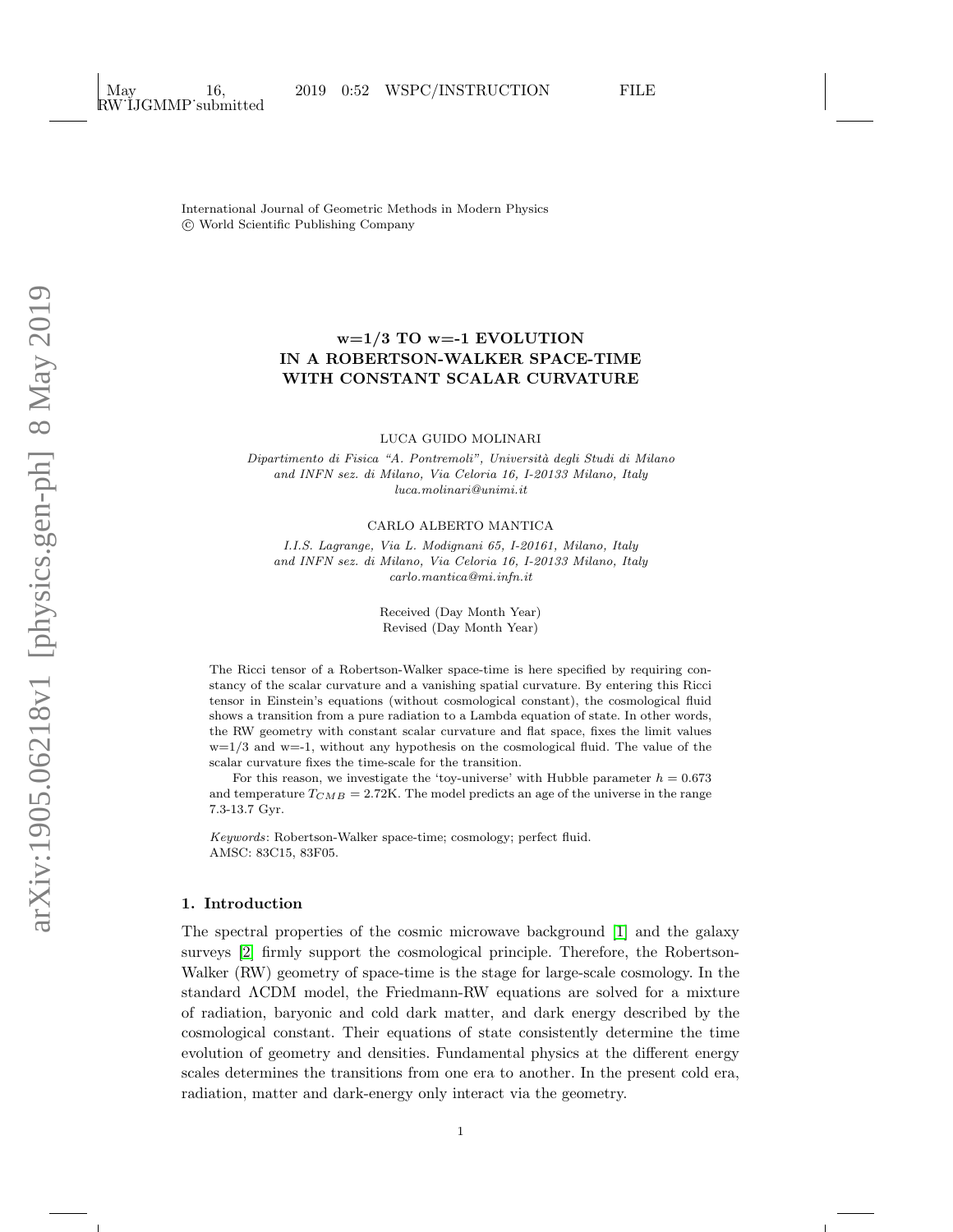#### 2 L. G. Molinari, C.A. Mantica

A remarkable yet inexplicable fact is the perduring flatness of space,  $R^* = 0$ , since the first inflation, at the very beginning of space-time [\[3,](#page-7-0)[4\]](#page-7-1).

In this work we fix the geometry of a RW space-time by requiring a null spatial curvature,  $R^* = 0$ , and a constant positive scalar curvature R. We build the Ricci tensor in a covariant way, by solving for its eigenvalues (sections 2 and 3). Only then (section 4), the geometry is entered in the Einstein equations, without cosmological constant, and the properties of the cosmological fluid are read out. The outcome is at first intriguing: the cosmological fluid shows a pressure/density ratio evolving from the value 1/3 to the value -1, i.e. the values of standard cosmology.

For this only reason, in section 5 we explore this toy-universe with cosmological data that are most model-independent: the Hubble parameter and the temperature of the microwave background. The solution imposes a dark energy as a form of missing energy of gravitational nature, different from a cosmological term. The toy-universe produces an age of the present universe in a range 7.3-13.7 Gyr. depending on the fraction radiation/ gravitational dark energy at  $t = 0$ . In any case the ratio is very small to ensure that all energy densities are positive.

## 2. A covariant description of RW space-times

A RW space-time is characterised by a preferred frame, with warped metric

<span id="page-1-1"></span>
$$
ds^{2} = -dt^{2} + a(t)^{2} g_{\mu\nu}^{*}(x) dx^{\mu} dx^{\nu}
$$
 (1)

 $a(t) > 0$  is the scale function and  $g^*(x)$  is the metric tensor of a maximally symmetric Riemannian sub-manifold (latin index is for space-time, greek is for space). To study the geometry, we introduce a covariant description.

RW space-times belong to a hierarchy that includes generalised RW space-times (GRW) [\[5\]](#page-7-2) and Twisted space-times. In twisted space-times,  $g^*$  is the metric tensor of a Riemannian sub-manifold, and  $a<sup>2</sup>$  may depend also on space coordinates. In GRW space-times  $g^*$  is still general, a Riemannian metric, but  $a^2$  may only depend on time. These spaces can be defined covariantly.

In any dimension, a twisted space-time is characterised by the existence of a velocity field  $u_k$  ( $u^k u_k = -1$ ) that is shear-free, vorticity-free and acceleration-free (i.e. torse-forming):

<span id="page-1-2"></span><span id="page-1-0"></span>
$$
\nabla_i u_j = \varphi(u_i u_j + g_{ij}) \tag{2}
$$

where  $\varphi$  is a scalar field [\[6\]](#page-7-3). The space-time is GRW if  $\nabla_j \varphi = -u_j \dot{\varphi}$  (a dot means a directional derivative  $u^k \nabla_k$ ). For RW space-times the further requirement is that the Weyl tensor is zero [\[6\]](#page-7-3). These results of us were inspired by the works by Bang-Yen Chen on warped manifolds [\[7,](#page-7-4)[8](#page-7-5)[,9\]](#page-7-6).

For these space-times, we obtained the general form of the Ricci tensor [\[10,](#page-7-7)[11\]](#page-7-8). In particular, the Ricci tensor of a four-dimensional RW space-time is

$$
R_{ij} = \frac{1}{3}(R - 4\xi)u_i u_j + \frac{1}{3}(R - \xi)g_{ij}
$$
\n(3)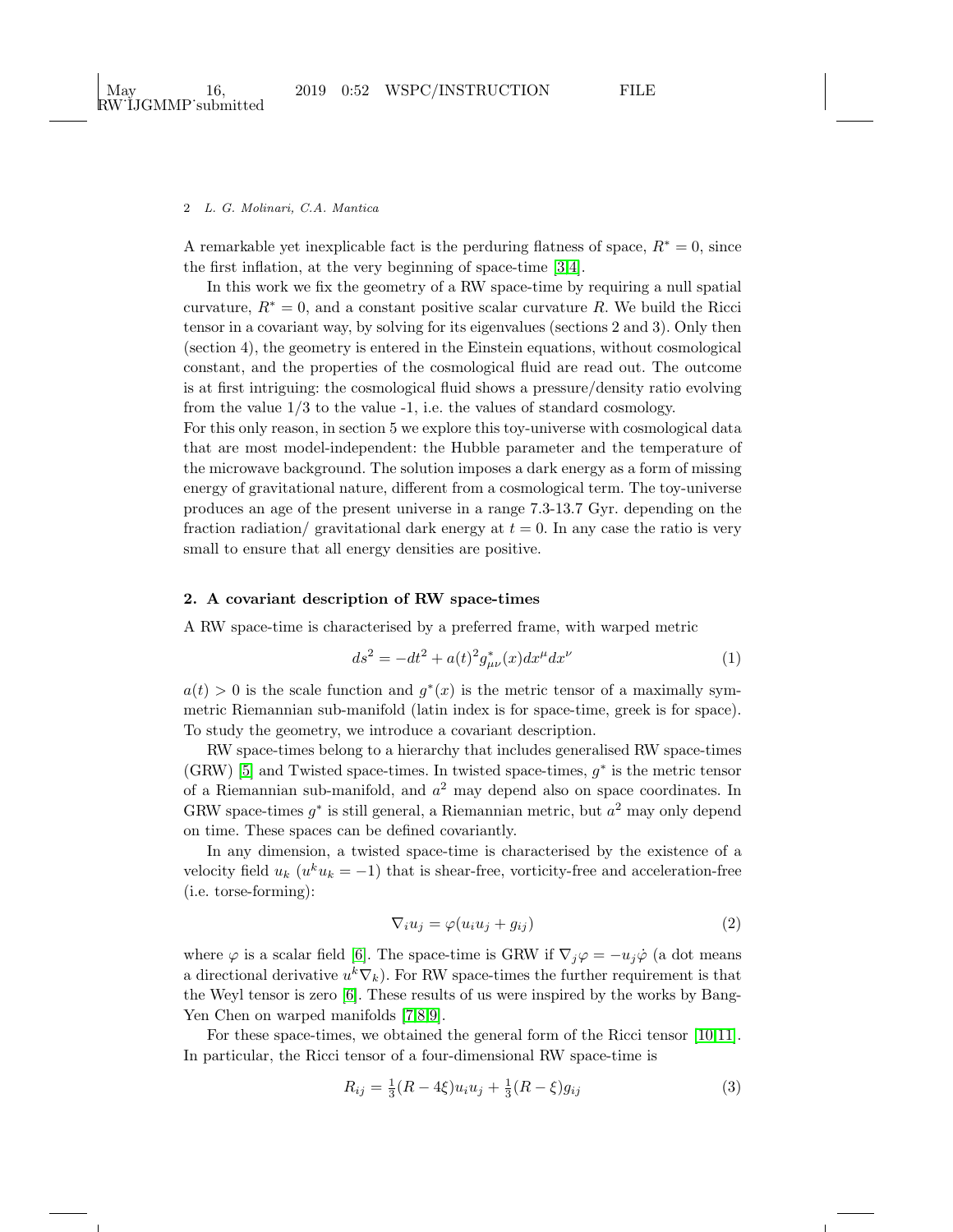$w=1/3$  to  $w=1$  evolution in a RW space-time 3

where R is the scalar curvature and  $\xi$  is the eigenvalue  $R_{ij}u^j = \xi u_i$ , with

$$
\xi = 3(\dot{\varphi} + \varphi^2). \tag{4}
$$

This expression results from the evaluation of  $R_{ij}u^j = [\nabla_m, \nabla_i]u^m$  with [\(2\)](#page-1-0) and the condition  $\nabla_i \varphi = -u_i \dot{\varphi}$ .

In the locally comoving frame  $(u_0 = -1, u_\mu = 0)$ , the metric has the form [\(1\)](#page-1-1) and:

$$
\varphi(t) = \frac{\dot{a}}{a} = H, \quad \xi(t) = 3\frac{\ddot{a}}{a} = 3(H^2 + \dot{H})
$$
\n(5)

where  $H(t)$  is Hubble's function. The covariant divergence of the equation  $R_{ij}u^j =$  $\xi u_i$  and the identity  $\nabla^i R_{ij} = \frac{1}{2} \nabla_j R$ , give

$$
\dot{R} - 2\dot{\xi} = -2\varphi(R - 4\xi)
$$
\n(6)

The equation has the solution

<span id="page-2-1"></span><span id="page-2-0"></span>
$$
R - 2\xi = \frac{R^*}{a^2} + 6\varphi^2
$$
 (7)

where the integration constant  $R^*$  is identified with the constant curvature of the space-like sub-manifold, in the co-moving reference frame.

## 3. RW geometry for constant R and  $R^* = 0$

If  $R$  is constant, eq.[\(6\)](#page-2-0) for the eigenvalue can be integrated. It depends on the cosmological time through the scale function:

<span id="page-2-2"></span>
$$
\xi(t) = \frac{R}{4} \left[ 1 - \frac{A}{a(t)^4} \right] \tag{8}
$$

where A is a constant. Eq.[\(7\)](#page-2-1) with  $R^* = 0$  (k= 0 in cosmology) becomes:  $R =$  $6(\dot{a}/a)^2 + 2\xi(t)$ . The two equations give

$$
12(\dot{a})^2 = R[a^2 + Aa^{-2}]
$$

If  $a(t) = ct^{\gamma} + ...$  for small t, the equation shows that  $12\gamma^2 c^2 = RA/c^2$  and  $2(\gamma - 1) =$  $-2\gamma$ . Then  $\gamma = 1/2$  and, for  $R > 0$ , it is  $A > 0$ . Put  $a(t) = A^{1/4}\sqrt{x(t)}$  and obtain  $(3/R)\dot{x}^2 = x^2 + 1$ . Take the square root with the choice  $\dot{x} > 0$  (expansion). Integration with the initial condition  $a(0) = 0$  gives:

$$
a(t) = A^{1/4} \sqrt{\sinh \theta}, \qquad \theta = t \sqrt{\frac{R}{3}}
$$
 (9)

The logarithmic derivative in t gives Hubble's parameter:

<span id="page-2-4"></span><span id="page-2-3"></span>
$$
H(t) \equiv \frac{\dot{a}}{a} = \frac{1}{2} \sqrt{\frac{R}{3}} \coth \theta \tag{10}
$$

The deceleration parameter is

$$
q(t) \equiv -\frac{a\ddot{a}}{\dot{a}^2} = -\frac{\xi}{3\varphi^2} = 1 - 2\tanh^2\theta\tag{11}
$$

It changes from 1 to -1, and changes sign at  $\bar{\theta} = \log(\sqrt{2} + 1) \approx 0.881$ . With  $H(t)$ and  $q(t)$  we obtain the constant curvature scalar:

$$
R = 6[1 - q(t)]H^2(t)
$$
\n(12)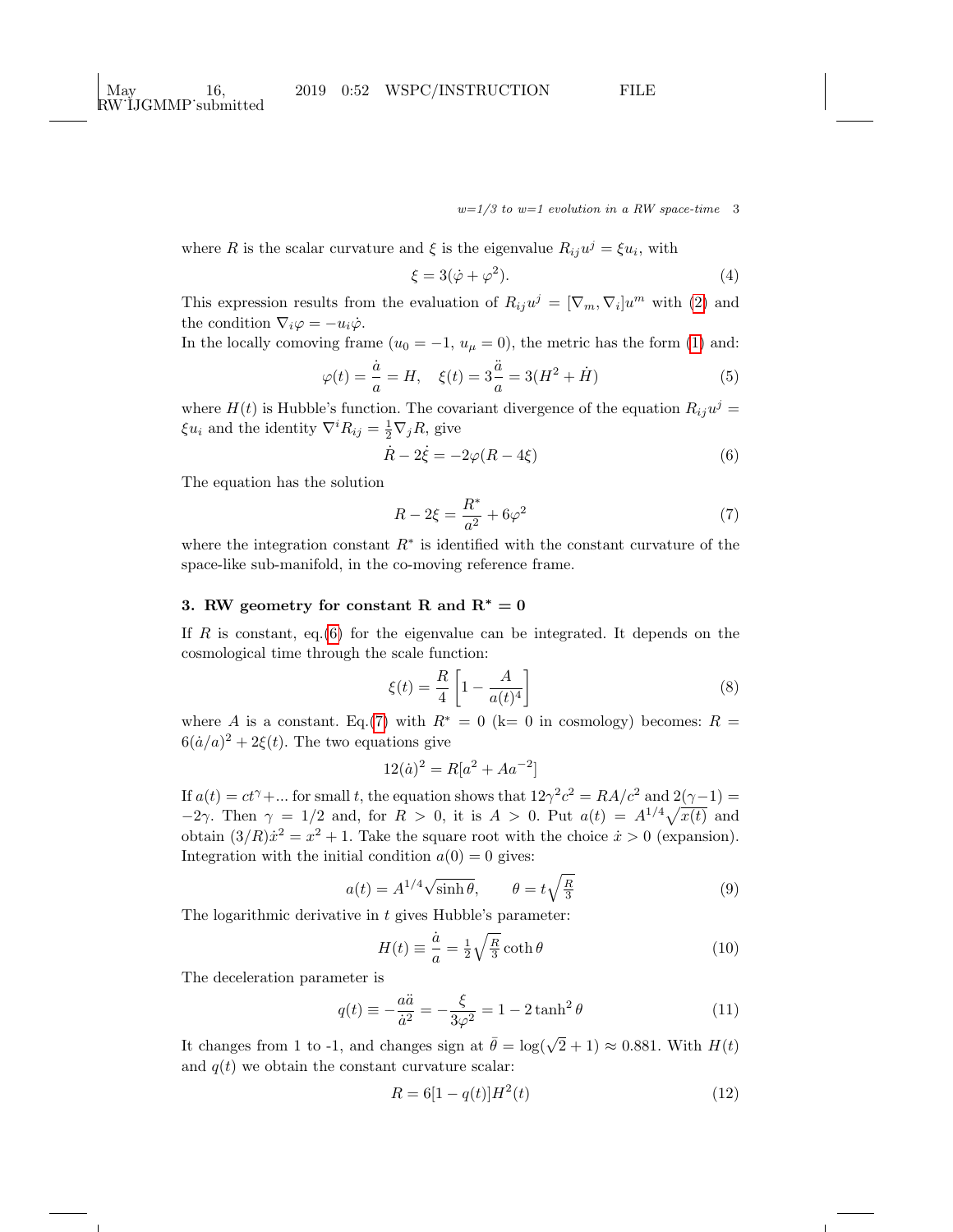4 L. G. Molinari, C.A. Mantica

## 4. The cosmological fluid

The Einstein equations  $R_{ij} - \frac{1}{2}Rg_{ij} = \kappa T_{ij}$  ( $\kappa = 8\pi G$ ) relate the Ricci tensor [\(3\)](#page-1-2) to the energy-momentum density tensor of a perfect-fluid,

$$
\frac{1}{3}(R - 4\xi)u_i u_j - \frac{1}{6}(R + 2\xi)g_{ij} = \kappa(p + \rho)v_i v_j + \kappa p g_{ij}
$$

By transvecting with a space-like vector orthogonal to  $u_j$  and  $v_j$  one gets the pressure

$$
\kappa p = -\frac{1}{6}(R + 2\xi) \tag{13}
$$

The equality  $\frac{1}{3}(R-4\xi)u_iu_j = \kappa(p+\rho)v_iv_j$  is transvected with  $u^j$ . Since  $u^jv_j$ cannot vanish (or  $v_j$  would be space-like), it must be  $v_j$  collinear with  $u_j$ . The energy density of the cosmological fluid is

$$
\kappa \rho = \frac{1}{2}R - \xi \tag{14}
$$

If we now impose the pre-determined geometry [\(8\)](#page-2-2), the fluid's density and pressure are:

$$
\rho(t) = \frac{R}{4\kappa} \coth^2 \theta \tag{15}
$$

$$
p(t) = \frac{R}{12\kappa} \coth^2 \theta - \frac{R}{3\kappa} \tag{16}
$$

The ratio of  $p/\rho$  is the function plotted in Figure 1:

$$
\frac{p}{\rho} = \frac{1}{3} - \frac{4}{3}\tanh^2\theta\tag{17}
$$

The pressure is zero at  $\theta^* = \frac{1}{2} \log 3 \approx 0.549$ , when  $H(t^*) = \sqrt{R/3}$ ,  $q(t^*) = 0.5$ . For  $\theta \ll 1$  both  $\rho$  and  $p$  diverge, with ratio  $p/\rho \rightarrow \frac{1}{3}$ . For  $\theta \gg 1$ :  $\rho(t) \approx \frac{R}{4\kappa}$  and  $p(t) \approx -\frac{R}{4\kappa}$  i.e.  $p/\rho \rightarrow -1$ .

In real cosmology, the limit 1/3 would correspond to a radiation era, while the limit  $-1$  would correspond to the  $\Lambda$  or dark-energy era, with a negative pressure that imparts a positive acceleration to the expansion.

## 5. A toy-model

Being  $R^* = 0$ , the total energy density  $\rho(\theta)$  is critical all the time. Let's assume that the fluid is composed of radiation (R), with equation of state  $p_R = \frac{1}{3}\rho_R$ , matter (M) with  $p_M = 0$ , and a form of 'dark energy' due to gravity with density  $\rho_G$  and pressure  $p_G$ . Their sums are:

<span id="page-3-1"></span><span id="page-3-0"></span>
$$
\rho_R(\theta) + \rho_M(\theta) + \rho_G(\theta) = \rho(\theta) \tag{18}
$$

$$
\frac{1}{3}\rho_R(\theta) + p_G(\theta) = p(\theta)
$$
\n(19)

If  $t_0$  is the present time (with parameter  $\theta_0$ ) we introduce the present ratios  $\Omega_x =$  $\rho_x(\theta_0)/\rho(\theta_0)$ . It is  $\Omega_R + \Omega_M + \Omega_G = 1$ .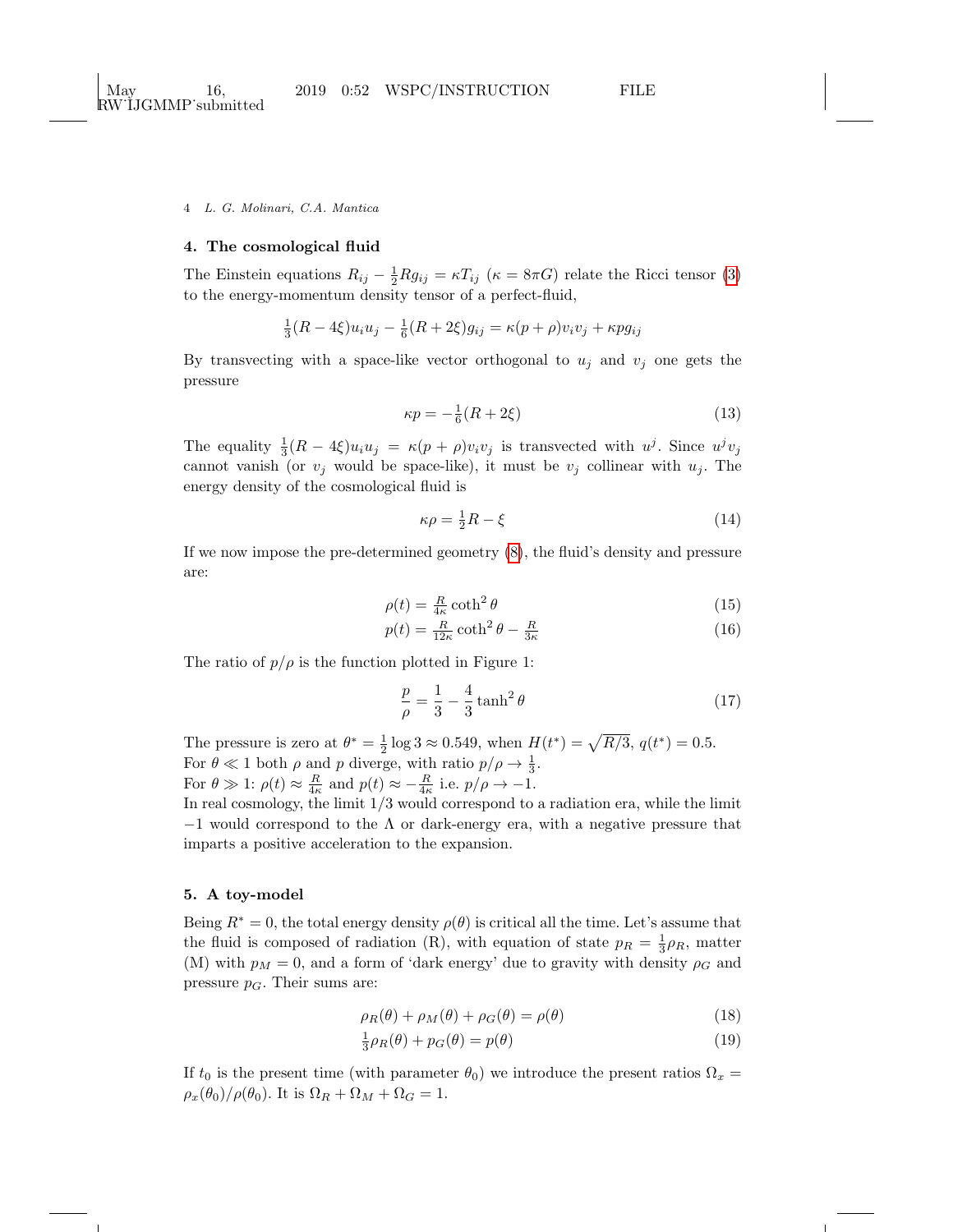$w=1/3$  to  $w=1$  evolution in a RW space-time 5



Fig. 1. The ratio  $p/\rho$  as a function of ln  $\theta$ . The asymptotic values are  $p/\rho = \frac{1}{3}$  for  $\theta \ll 1$  and  $p/\rho = -1$  for  $\theta \gg 1$  (Mathematica).

Planck's data [\[1\]](#page-6-0) come in two values: 'Planck only' and (Planck and baryonic acoustic oscillations). We read:

$$
\Omega_M = 0.3158 \quad (0.3106)
$$
  
\n
$$
\Omega_{\Lambda} = 0.6842 \quad (0.6894)
$$
  
\n
$$
H_0 = 67.32 \quad (67.70) \quad (\text{km/s Mpc})
$$

Since  $\Omega_M + \Omega_{\Lambda} = 1$ , today's radiation component is negligible and, today,  $\Omega_G = \Omega_{\Lambda}$ . With the value  $H_0$  we evaluate today's critical energy density (the total energy density in this model):

$$
\rho(\theta_0) = \frac{3H_0^2}{\kappa} = 8.51319 \times 10^{-27} \text{kg/m}^3
$$

The cosmic microwave radiation (CMB) provides accurate model-independent information. The radiation energy density is the sum of a CMB term and a neutrino term. The first one is evaluated with the present CMB temperature  $T_0 = 2.7255$  K:  $\Omega_{\gamma} = 5.45 \times 10^{-5}$ . The neutrino term is  $\Omega_{\nu} = \frac{7}{8} N_{\nu}^{eff} (4/11)^{4/3} \Omega_{\gamma} = 0.6813 \Omega_{\gamma}$  [\[3\]](#page-7-0). Then

$$
\Omega_R = 9.16 \times 10^{-5} \tag{20}
$$

Radiation and matter evolve with scaling laws:

$$
\rho_R(\theta) = \rho_R(\theta_0) \frac{a(\theta_0)^4}{a(\theta)^4}, \quad \rho_M(\theta) = \rho_M(\theta_0) \frac{a(\theta_0)^3}{a(\theta)^3}
$$
(21)

Both densities vanish at large times, while the total density  $\rho(\theta)$  has a finite limit. Then  $\rho_G(\theta) \to R/4\kappa$  and  $p_G(\theta) \to -R/4\kappa$  for  $\theta \gg 1$ .

For  $\theta \to 0$  radiation dominates matter and diverges with power  $1/\theta^2$ , as the total energy density. Since nothing is known about  $\rho_G$ , we may assume that also the dark energy scales as  $1/\theta^2$  at small times:

$$
\rho_G(\theta) \approx \frac{R}{4\kappa} \frac{1-\alpha}{\theta^2}
$$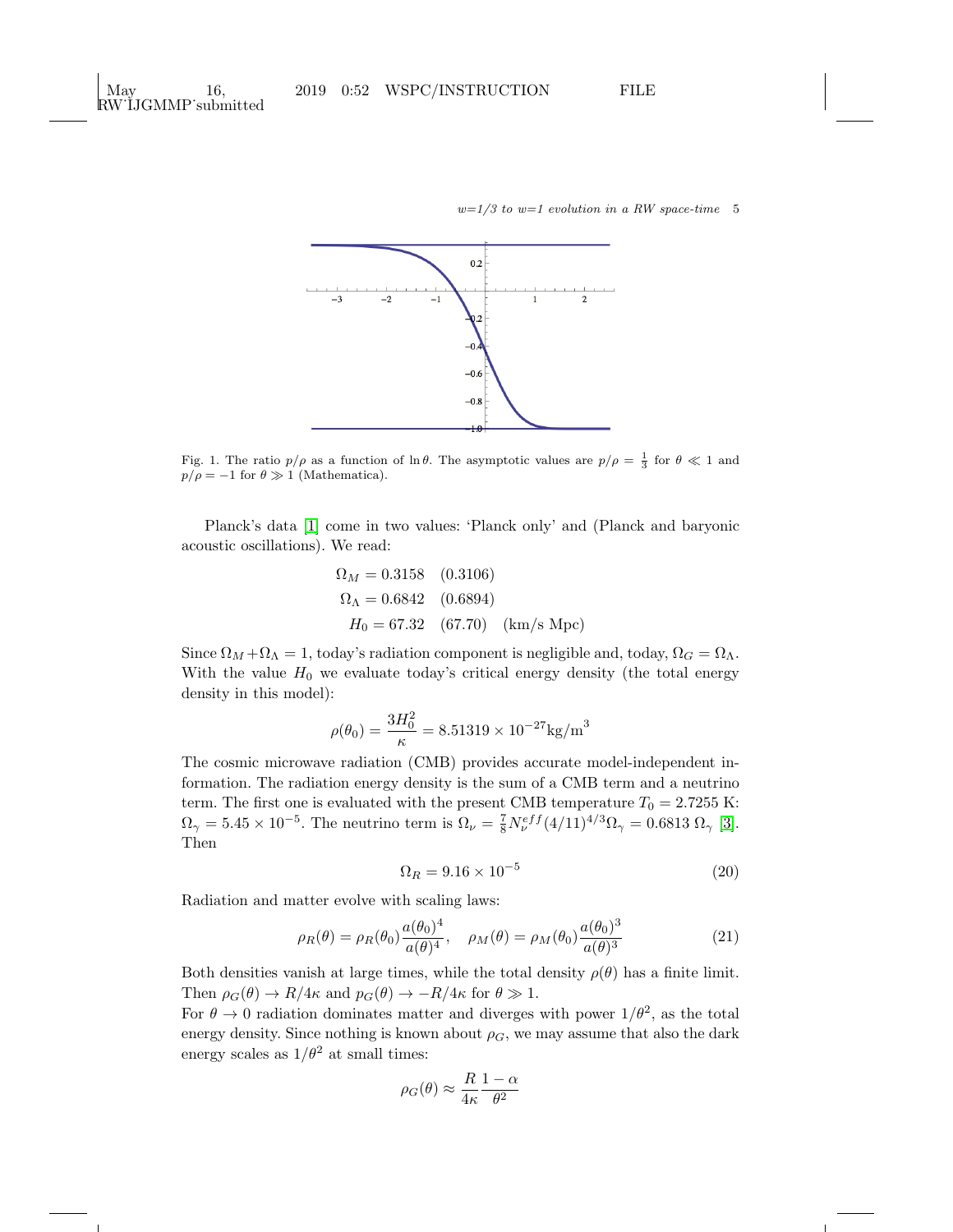### 6 L. G. Molinari, C.A. Mantica

where  $0 < \alpha < 1$  is a parameter. We shall see that a very small but nonzero  $\alpha$  is necessary to ensure  $\rho_G \geq 0$  at all times. Now, for small  $\theta$ :

$$
\rho_R(\theta_0) \frac{\sinh^2 \theta_0}{\theta^2} + \frac{R}{4\kappa} \frac{1-\alpha}{\theta^2} = \frac{R}{4\kappa} \frac{1}{\theta^2}
$$
 i.e.  

$$
\rho_R(\theta_0) \sinh^2 \theta_0 = \frac{R}{4\kappa} \alpha
$$

As a consequence:

$$
\Omega_R \cosh^2 \theta_0 = \alpha \tag{22}
$$

<span id="page-5-1"></span><span id="page-5-0"></span>
$$
\rho_R(\theta) = \frac{R}{4\kappa} \frac{\alpha}{\sinh^2 \theta} \tag{23}
$$

The last equation simplifies eqs.[\(18\)](#page-3-0) and [\(19\)](#page-3-1):

$$
\rho_G(\theta) = \frac{R}{4\kappa} \left[ 1 + \frac{1 - \alpha}{\sinh^2 \theta} \right] - \rho_M(\theta_0) \frac{\sinh^{3/2} \theta_0}{\sinh^{3/2} \theta} \tag{24}
$$

$$
p_G(\theta) = -\frac{R}{4\kappa} \left[ 1 - \frac{1 - \alpha}{3\sinh^2 \theta} \right]
$$
 (25)

The second equation is appealing, as it says that the gravitational 'dark energy' definitely exerts a constant negative pressure. Eq.[\(24\)](#page-5-0) can be rewritten as:

$$
\rho_G(\theta) = \frac{R}{4\kappa} \left[ 1 + \frac{1-\alpha}{\sinh^2 \theta} - \frac{\alpha \Omega_M}{\Omega_R^{3/4} (\alpha - \Omega_R)^{1/4}} \frac{1}{(\sinh \theta)^{3/2}} \right]
$$

The minimum is attained at

$$
\sinh \theta_m = \frac{16}{9} \frac{\Omega_R^{3/2} (1 - \alpha)^2 \sqrt{\alpha - \Omega_R}}{\Omega_M^2 \alpha^2}
$$

$$
\rho_G(\theta_m) = \frac{R}{4\kappa} \left[ 1 - \frac{27}{256} \frac{\Omega_M^4 \alpha^4}{\Omega_R^3 (1 - \alpha)^3 (\alpha - \Omega_R)} \right]
$$

Positivity of  $\rho_G(\theta_m)$  requires  $\alpha = \beta \Omega_R$  with  $1.0010 < \beta < 9.4736$ . The maximum of  $\rho_G(\theta_m)$  occurs for  $\beta = 4/3$ . Eq.[\(23\)](#page-5-1) gives  $\cosh \theta_0 = \sqrt{\beta}$ , then the range for  $\beta$ translates into

<span id="page-5-2"></span>
$$
0.0324 < \theta_0 < 1.7899 \tag{26}
$$

Multiplication of [\(10\)](#page-2-3) by  $t_0$  gives  $H_0 t_0 = \frac{1}{2} \theta_0 \coth \theta_0$  i.e. the age of the universe:

$$
t_0 = \theta_0 \coth \theta_0 \times \frac{3.086 \times 10^{19}}{2 \times 67.32}
$$
 s

The range for  $\theta_0$  gives a range 7.27  $< t_0 < 13.75$  (Gys). In terms of the parameter  $\beta$  or equivalenty  $\theta_0$  in the range [\(26\)](#page-5-2), the fractions of the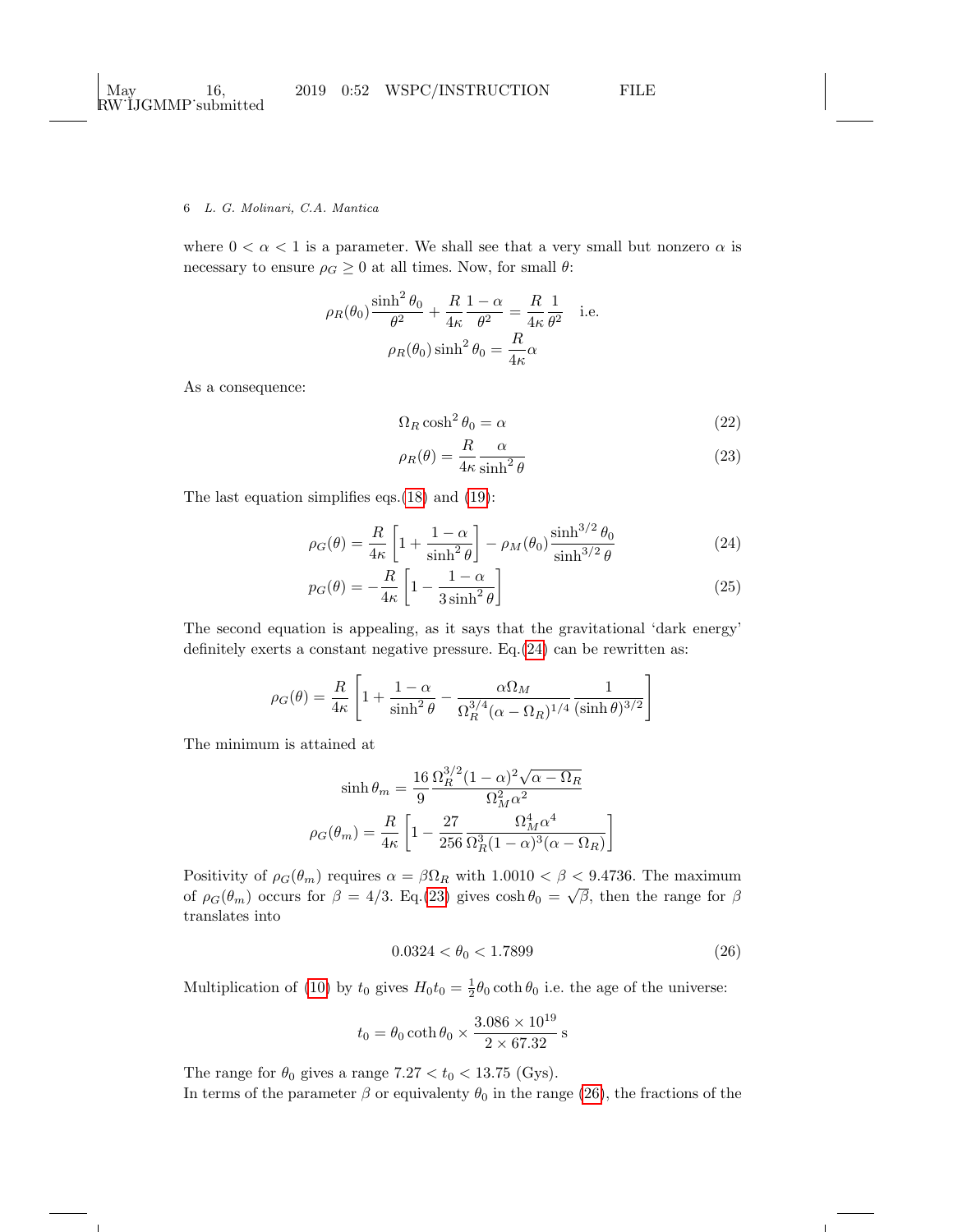

Fig. 2. The ratio  $\rho_M/\rho$  as a function of ln θ. From top:  $\theta_0 = 1.7, 1.3, 0.9$  and 0.5 (Mathematica).

energy densities with the total energy density have evolution

$$
\frac{\rho_R(\theta)}{\rho(\theta)} = \Omega_R \frac{\cosh^2 \theta_0}{\cosh^2 \theta} \tag{27}
$$

$$
\frac{\rho_M(\theta)}{\rho(\theta)} = \Omega_M \frac{\cosh^2 \theta_0}{\cosh^2 \theta} \frac{\sqrt{\sinh \theta}}{\sqrt{\sinh \theta_0}}\n\tag{28}
$$

$$
\frac{\rho_G(\theta)}{\rho(\theta)} = 1 - \frac{\rho_R(\theta)}{\rho(\theta)} - \frac{\rho_M(\theta)}{\rho(\theta)}
$$
\n(29)

## 6. Conclusion

We evaluated the Ricci tensor and the scale function of a RW space-time with constant scalar curvature and flat space. Then, we investigated the ensuing properties of the cosmological fluid. At early and late times it features the interesting limits  $w = 1/3$  and  $w = -1$ . To ensure positivity of all forms of energy, at small times the gravitational term  $\rho_G(t)$  scales as radiation as  $t^{-2}$  and is a factor  $\approx 10^4$  larger than  $\rho_R(t)$ .

After these findings, we read the scale function [\(9\)](#page-2-4) in the book by Mukhanov [\[12\]](#page-7-9) as characteristic of a RW space-time with flat space filled with radiation and cosmological constant (no matter). Here the same scale-function results from requiring flatness and constancy of the curvature scalar. The properties of the cosmological fluid are the outcome.

### References

- <span id="page-6-0"></span>[1] Planck collaboration, Planck 2018 results. I. Overview and the cosmological legacy of Planck, [arXiv:1807.06205.](http://arxiv.org/abs/1807.06205) See also https://www.cosmos.esa.int/web/planck
- <span id="page-6-1"></span>[2] Jian-hua He, Luigi Guzzo, Baojiu Li and Carlton M. Baugh, No evidence for modifications of gravity from galaxy motions on cosmological scales, Nature Astronomy 2, 967–972 (2018).